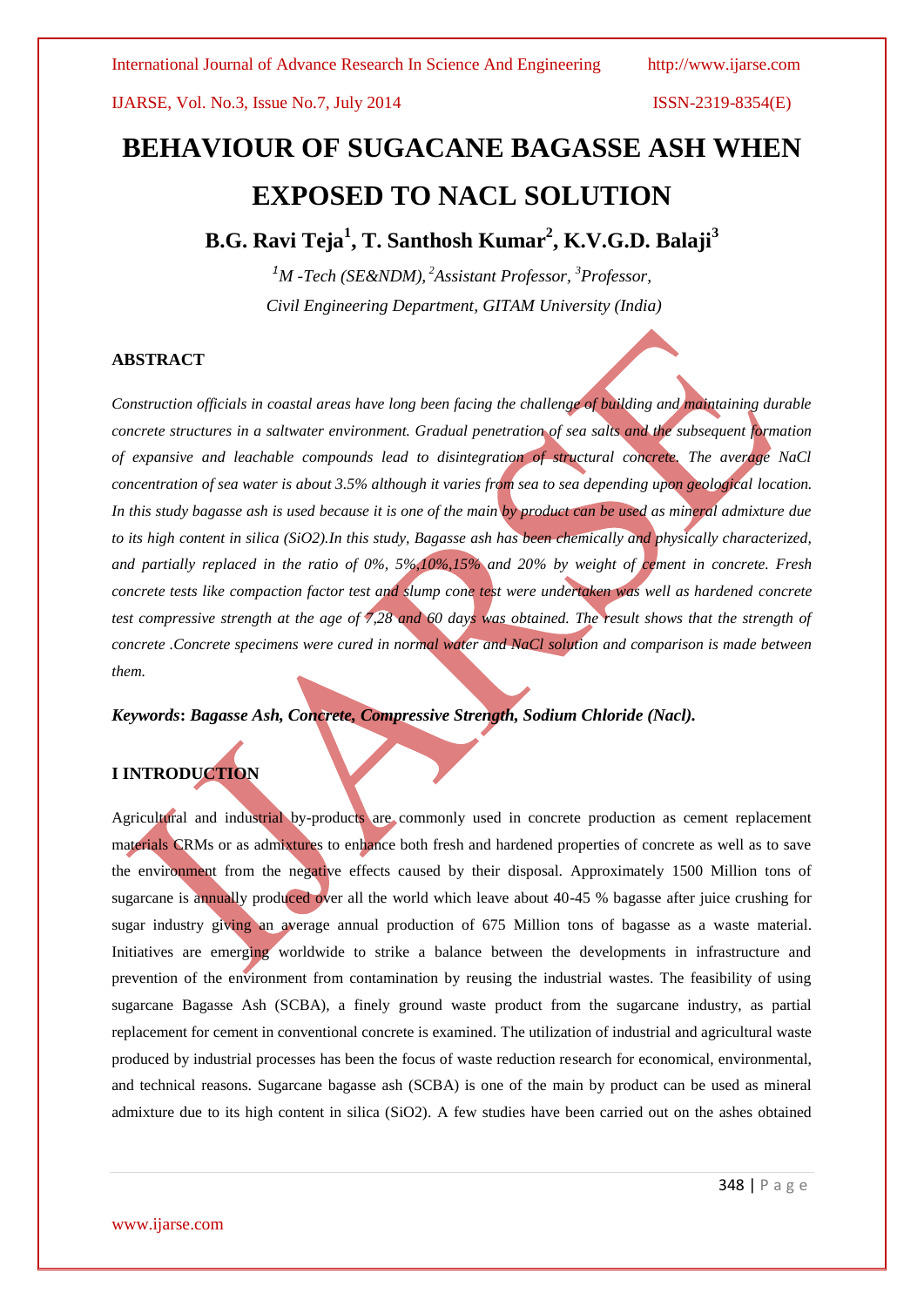#### IJARSE, Vol. No.3, Issue No.7, July 2014 ISSN-2319-8354(E)

directly from the industries to study pozzolanic activity and their suitability as binders, partially replacing cement (*Mrs.U.R.Kawade et al .,* ).

#### **II MATERIALS AND METHODS**

In the present experimental investigation sugar cane bagasse ash has been used as partial replacement of cement in concrete mixes. On replacing cement with different weight percentage of SCBA, the compressive strength properties are studied at different ages of concrete cured in different environments like fresh water and NaCl solution. M35 grade concrete has been designed in this investigation and specimens of SCBA concrete with partial replacement of cement with SCBA by 5%,10%, 15% and 20% for M35 grade concrete. In this present study cubes casted are exposed to normal water and 5% diluted NaCl solution. The cubes are tested at 7 days, 28 days and 60 days. The details of experimental investigations are as follows.

#### **2.1 Cement**

Ordinary Portland cement of 53 Grade from a single batch was used for the entire work and care has been taken to store it in airtight containers to prevent it from being affected by the atmospheric and monsoon moisture and humidity.

#### **2.2 Sugarcane Bagasse Ash**

(*Srinivasanan and Sathiya,2010*) observed that Sugarcane bagasse consists of approximately 50% of cellulose, 25% of hemicelluloses of lignin. Each ton of sugarcane generates approximately 26% of bagasse (at a moisture content of 50%) and 0.62% of residual ash. The residue after combustion presents a chemical composition dominates by silicon dioxide (SiO2). In spite of being a material of hard degradation and that presents few nutrients, the ash is used on the farms as a fertilizer in the sugarcane harvests. In this project sugarcane bagasse ash was collected from the industry and its physical and chemical properties are given in Table 1 and Table 2 respectively.

# **2.3 Fine Aggregate**

The river sand passing through 4.75 mm sieve and retained on 600 μm sieve, conforming to Zone II as per IS 383-1970 was used as fine aggregate in the present study. The sand is free from clay, silt and organic impurities. The aggregate was tested for its physical requirements such as Gradation, Fineness modulus, and Specific Gravity and Bulk modulus in accordance with IS: 2386-1963.

#### **2.4 Coarse Aggregate**

Throughout the investigations, a crushed coarse aggregate of 20 mm procured from the local crushing plant was used. The aggregate was tested for its physical requirements such as Gradation, Fineness modulus, Specific Gravity and Bulk density etc. in accordance with IS: 2386-1963 and IS: 383- 1970.

#### **2.5 Water**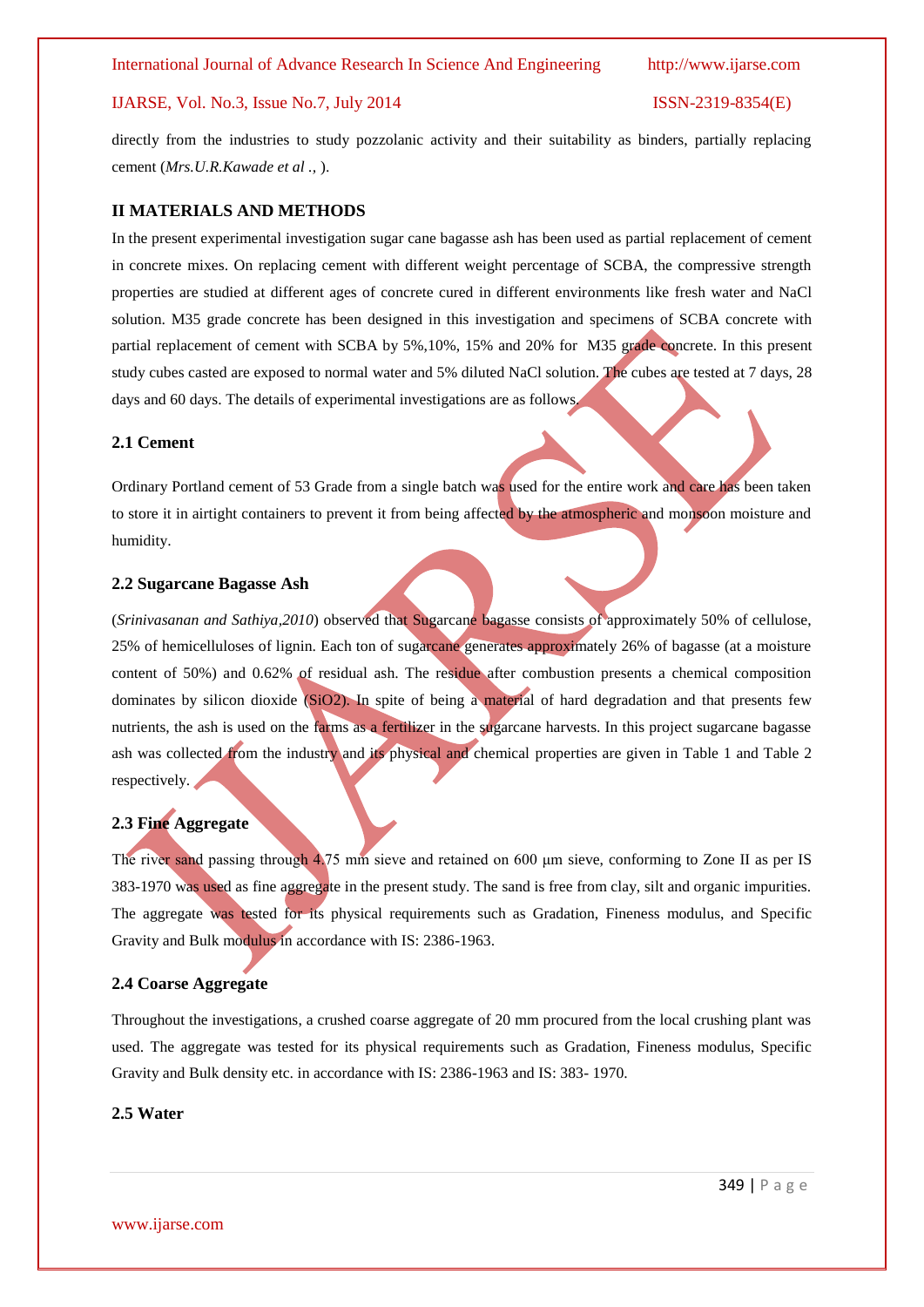### IJARSE, Vol. No.3, Issue No.7, July 2014 ISSN-2319-8354(E)

Fresh portable water with pH value less than 7 free from organic matter and oil which is available in the college campus is used in mixing the concrete. Water in required quantity was measured by graduated jar and added to the concrete. The rest of the materials for preparation of the concrete mix were taken by weigh batching.

### **2.6 Curing in NaCl solution**

Concrete cubes are cured in 5% diluted Nacl solution with ph value of 8 was maintained constant throughout the curing period of time.

### **III FIGURES AND TABLES**







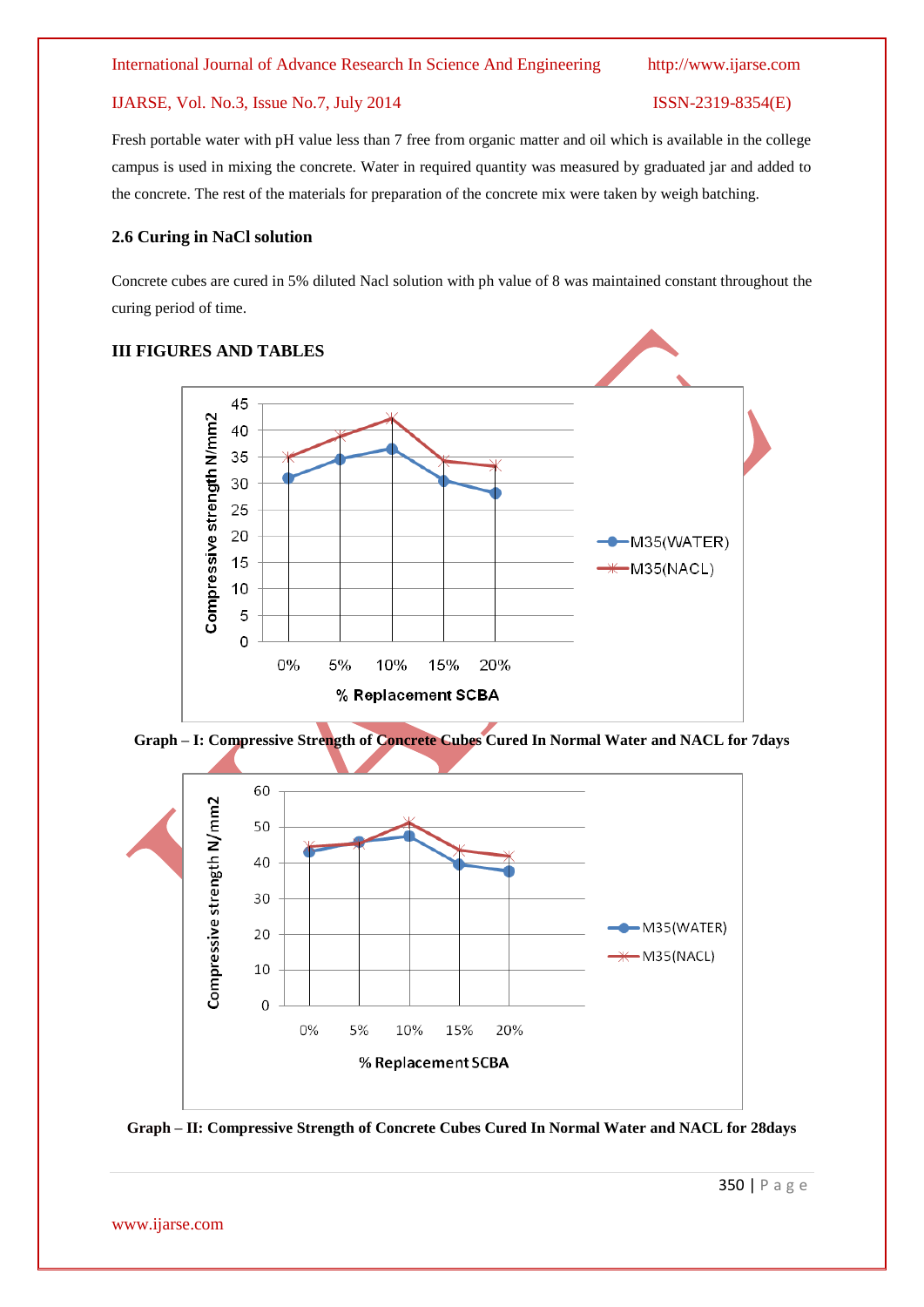IJARSE, Vol. No.3, Issue No.7, July 2014 ISSN-2319-8354(E)







**Graph – IV: Compressive Strength of Concrete Cubes Cured In Normal Water for 7, 28 and 60 days**



**Graph – V: Compressive Strength of Concrete Cubes Cured In NACL Solution for 7, 28 and 60 days**

www.ijarse.com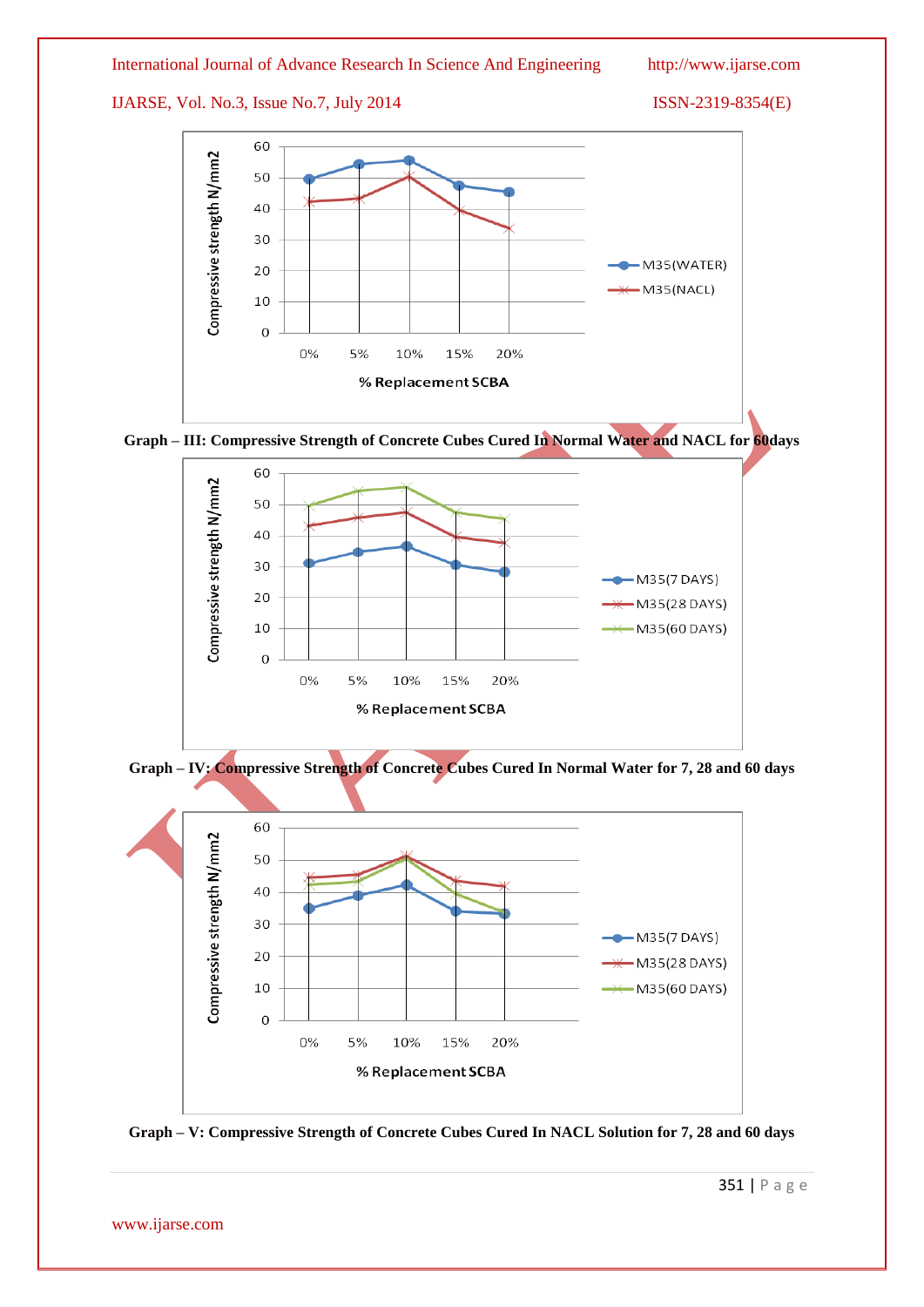IJARSE, Vol. No.3, Issue No.7, July 2014 ISSN-2319-8354(E)

**Table – I Table – II**

| PHYSICAL PROPERTIES OF SCBA |                              |                                   |  |  |
|-----------------------------|------------------------------|-----------------------------------|--|--|
| Sl. no                      | Property                     | Test result                       |  |  |
| 1.                          | Density                      | 575 kg/ $m^3$                     |  |  |
| 2.                          | Specific gravity             | 2.20                              |  |  |
| 3.                          | Mean particle size           | $0.1 - 0.2 \mu m$                 |  |  |
| $\overline{4}$ .            | Min specific surface<br>area | $250 \frac{\text{m2}}{\text{kg}}$ |  |  |
| 5.                          | Particle shape               | Spherical                         |  |  |

| CHEMICAL PROPERTIES OF SCBA |                  |                              |       |  |
|-----------------------------|------------------|------------------------------|-------|--|
| Sl. no                      | Component        | Symbol                       | $\%$  |  |
| 1.                          | Silica           | SiO2                         | 63.00 |  |
| 2.                          | Alumina          | AI2O3                        | 31.50 |  |
| 3.                          | Ferric oxide     | Fe <sub>2O<sub>3</sub></sub> | 1.79  |  |
| 4.                          | Manganese oxide  | MnO                          | 0.004 |  |
| 5.                          | Calcium oxide    | CaO                          | 0.48  |  |
| 6.                          | Magnesium oxide  | MgO                          | 0.39  |  |
| 7.                          | Loss of ignition | LOI                          | 0.71  |  |

#### **IV RESULTS AND DISCUSSIONS**

The compressive strength of concrete at 7, 28 and 60days with 5%, 10%, 15% and 20% SCBA replacement and without SCBA replacement in concrete has been pictorially represented in figures 1,2,3,4 and 5.

The SCBA significantly increased the compressive strength of concrete at the ages of 7,28 and 60 days for normal water but compressive strength of concrete increased at the age of 7, 28days and decreased at the age of 60 days when cured in NaCl solution. Concrete cured in NaCl solution has better compressive strength for 7 and 28 days than concrete cured in normal water but decreased for 60 days when concrete cured in NaCl than concrete cured in normal water. The improvement of compressive strength is mostly due to the micro filling ability and pozzolanic activity of SCBA. With a smaller particle size SCBA can fill the micro-voids within the cement particles. Also, the SCBA due to its pozzolanic activity it readily reacts with water and calcium hydroxide, a by-product of cement hydration and produces additional calcium silicate hydrate or CSH. The additional CSH increases the compressive strength of concrete since it is a major strength-contributing compound. Also, the additional CSH reduces the porosity of concrete by filling the capillary pores, and thus improves the microstructure of concrete leading to increased compressive strength.

The increase in SCBA increases the demand in water so this causes limited percentage of replacement since it's difficult to maintain the adequate amount of proportions (*Amir Juma et al ., )*

NaCl solution appears to cause early compressive strength increase in concrete that cannot be maintained long term.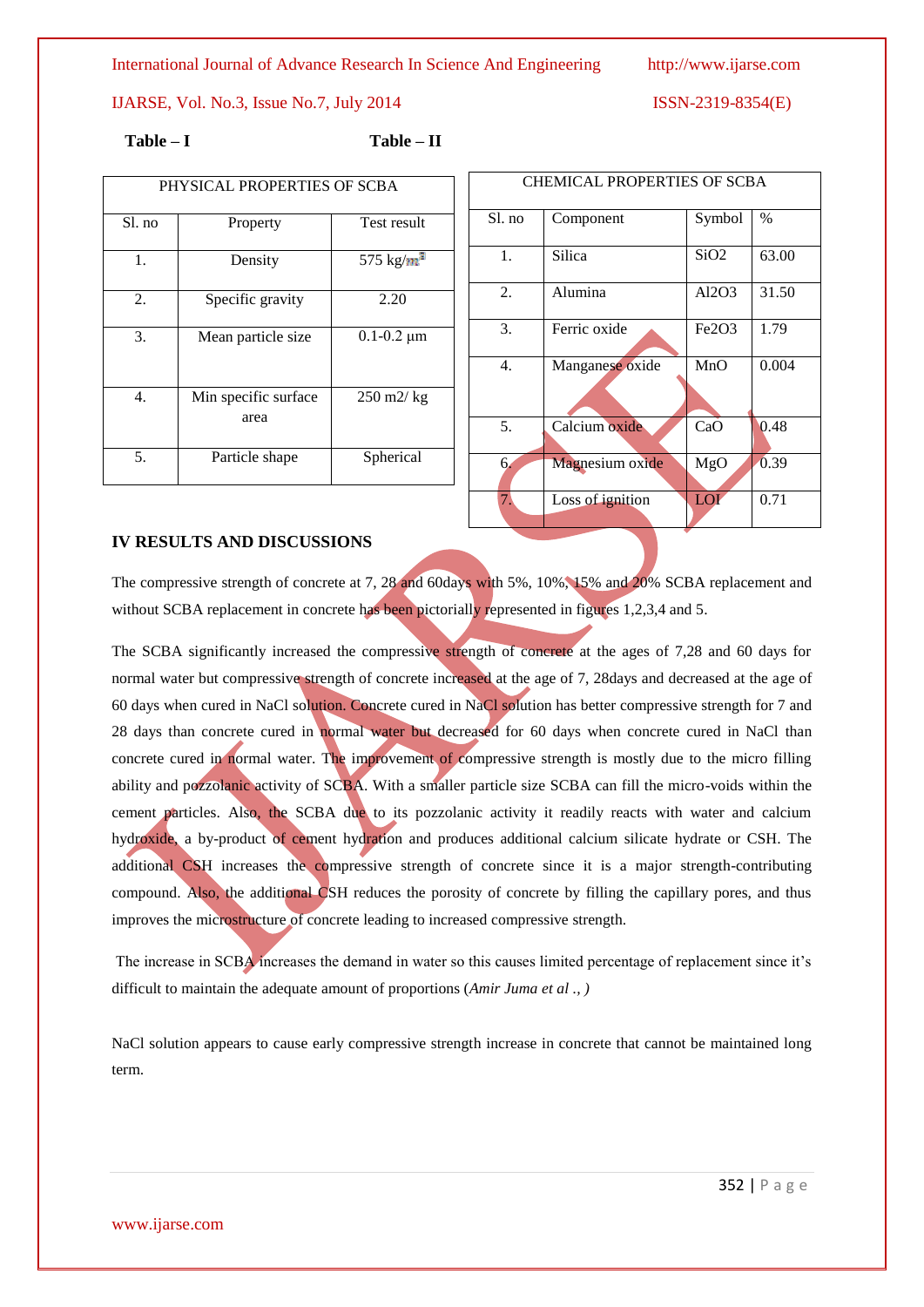#### IJARSE, Vol. No.3, Issue No.7, July 2014 ISSN-2319-8354(E)

Chlorides are known to exist in pore solution, either chemically bound to hydration products or physically held to surface of hydration products Chlorides interact with calcium silicate hydrate (CSH) at three different levels as either chemisorbed layer on CSH, in the CSH inter layer spaces or be intimately bound in the CSH lattice.

Chloride ions do alter the pore size distribution of hardened cement paste and chloride solutions produce chloroaluminate and appear to cause deterioration by decalcifications that are more noticeable at later days.

Chlorides are also known to promote the leaching of Ca (OH) 2 and promote the formation of porous CSH involving complex reactions. The decalcification effects of NaCl, the formation of porous CSH and the leaching of calcium hydroxide all take their toll on concrete ( *Abalaka et al .,* ) **.**

#### **V CONCLUSIONS**

1. SCBA concrete performed better when compared to ordinary concrete upto 10% replacement of sugar cane bagasse ash when cured in normal water.

2. The compressive strength of concrete with 5%, 10%, 15% and 20% with weight replacement of cement with SCBA cured in normal water for 7, 28 and 60 days has shown an increase in strength.

3. The compressive strength of concrete with 5%, 10%, 15% and 20% with weight replacement of cement with SCBA cured in NaCl solution has shown increase in strength for  $\tau$  and 28 days but there is a decrease at an age of 60 days.

4. Both SCBA and normal concrete cured in NaCl solution has shown an perceptible increase in compressive strength for 7 and 28 days than concrete cured in normal water but for a longer period of curing in NaCl solution i.e for 60 days there is a decrease in strength. there is a decrease in strengths at the age of 60 days when concrete cured in NaCl solution.

5. Utilization of the waste material Sugar Cane Bagasse ash can be advantageously used as a replacement of cement in the preparation of concrete even when it is exposed to chloride attack.

#### **REFERENCES**

- **[1].**Mrs.U.R.Kawade, Mr.V.R.Rathi, Miss Vaishali and D. Girge, Effect of use of Bagasse Ash on Strength of Concrete, International Journal of Innovative Research in Science, Engineering and Technology Vol. 2, Issue 7, July 2013.
- **[2].**R.Srinivasan and K.Sathiya, Experimental Study on Bagasse Ash in Concrete, International Journal for Service Learning in Engineering Vol. 5, No. 2, pp. 60-66, Fall 2010 ISSN 1555-9033.
- **[3].**Amir Juma, E.Rama Sai et al., An Experimental Study on Synergic Effect of Sugar Cane Bagasse Ash with Rice Husk Ash on Self Compaction Concrete.